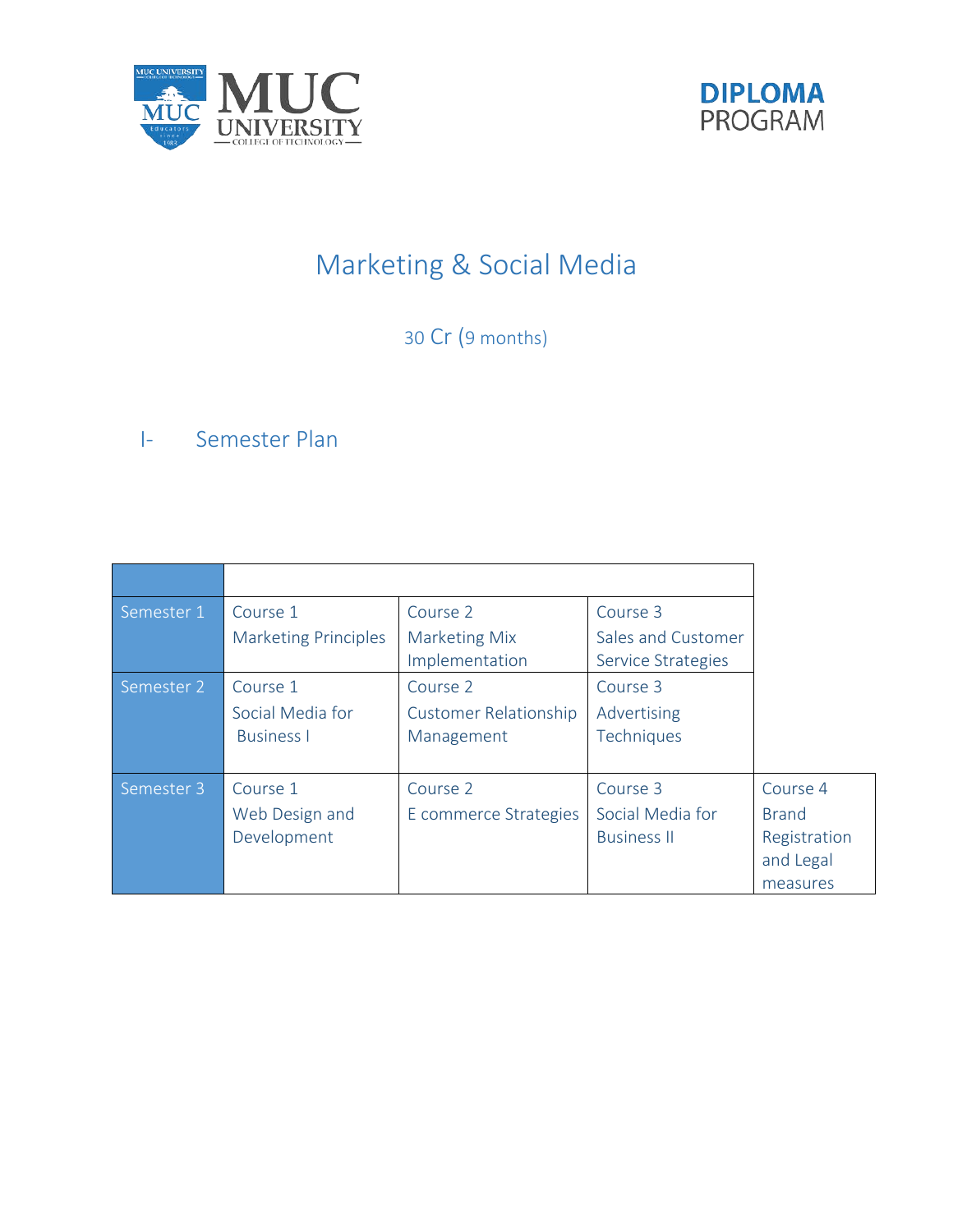



### II- What can I work with this Diploma?

- − Marketing Officer
- − Digital Marketing Specialist
- − Freelance
- − SEO Analyst
- − Marketing manager
- − Marketing strategist
- − Social Media Manager
- − Web Designer
- − Content Developer

### III- Where can I work with this Diploma?

- − Educational Institutions
- − Hospitals
- − Pharmaceutical Industries
- − Nutritionists
- − Doctors
- − Banks
- − Retail
- − Traveling Agencies
- − Brands Management
- − Marketing Agencies
- − TV station
- − Press
- − Printing stations
- − Bloggers & Influencers
- − Freelance Projects (Online shops, Doctors, Nutritionists, Clothing stores…)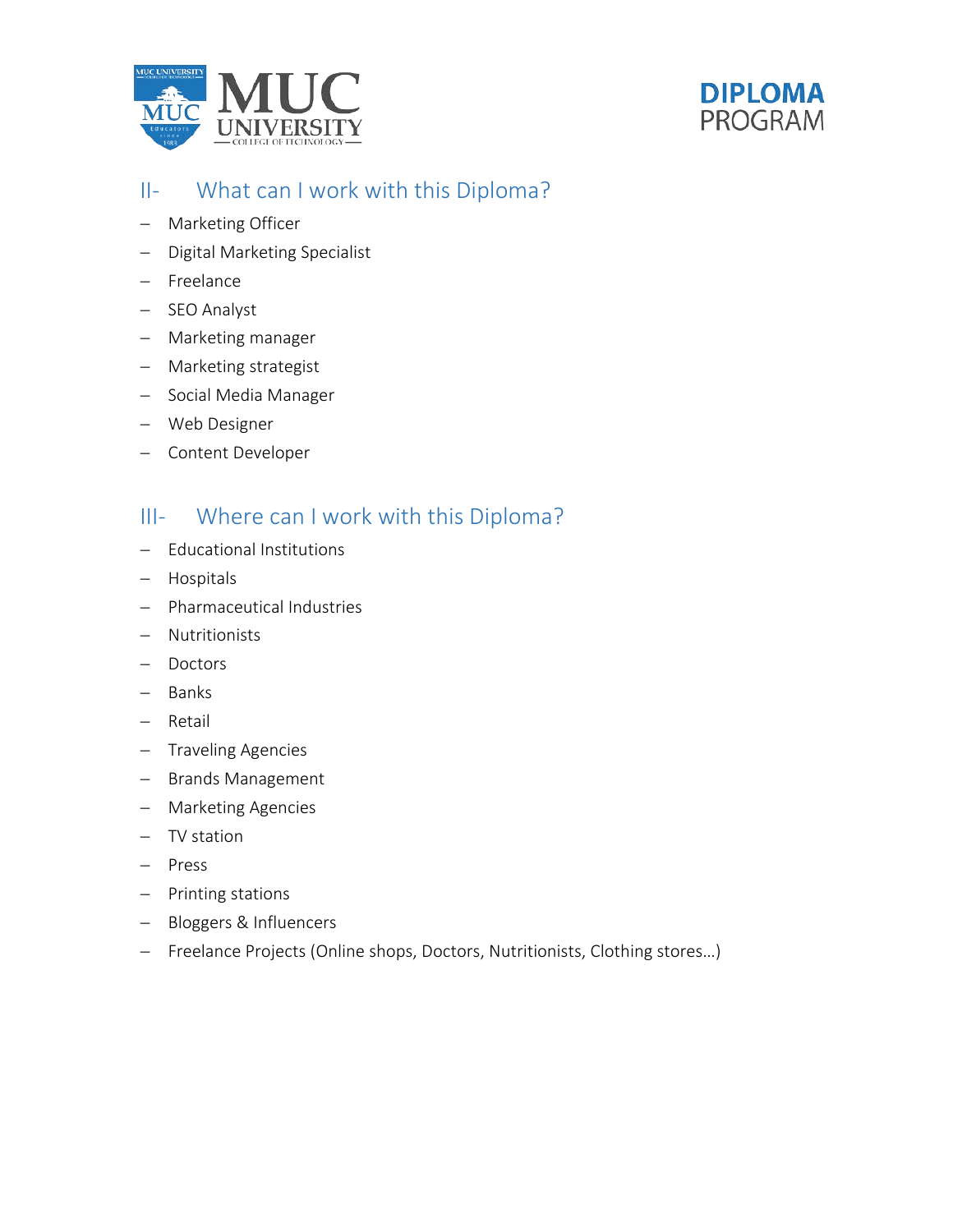



## IV- Course Description

| Semester 1 | Course 1                    | Course 2             | Course 3           |  |
|------------|-----------------------------|----------------------|--------------------|--|
|            | <b>Marketing Principles</b> | <b>Marketing Mix</b> | Sales and Customer |  |
|            |                             | Implementation       | Service Strategies |  |

#### Course 1 Description (Marketing Principles)

This course help students understand that Marketing is concerned with the creation, communication and delivery of value to customers with a view to create exchanges that build customer relationships and satisfy individual and organizational goals. While the tools and techniques available to organizations to market their products and services are changing rapidly, there are important underlying principles from consumer behavior, marketing research and marketing strategy that can inform the most effective use of these tools and techniques. This course introduces students to these core concepts and provides them with the opportunity to identify how as a marketing team they would use them to create, communicate and deliver value to customers in different settings and contexts by focusing on a real-world case.

#### Course 2 Description (Marketing Mix Implementation)

This course aims at introducing the Marketing and operation of marketing systems. It covers topics such as marketing environment, market regulation, strategies, targeting, product-mix, labeling, branding, packaging, pricing, distribution and promotional programs.

#### Course 3 Description (Sales and Customer Service Strategies)

The course presents clearly and concisely the nature of the selling process today- namely, relationship selling and managing the buyer-seller relationship process. Furthermore, the course presents challenges that managers face working with salespeople in a highly dynamic competitive environment. It provides students with the basic concepts and current trends in the customer service industry. Special areas of emphasis include problem solving, development of a customer service strategy, creating customer service systems, coping with challenging customers, customer retention, and measuring satisfaction.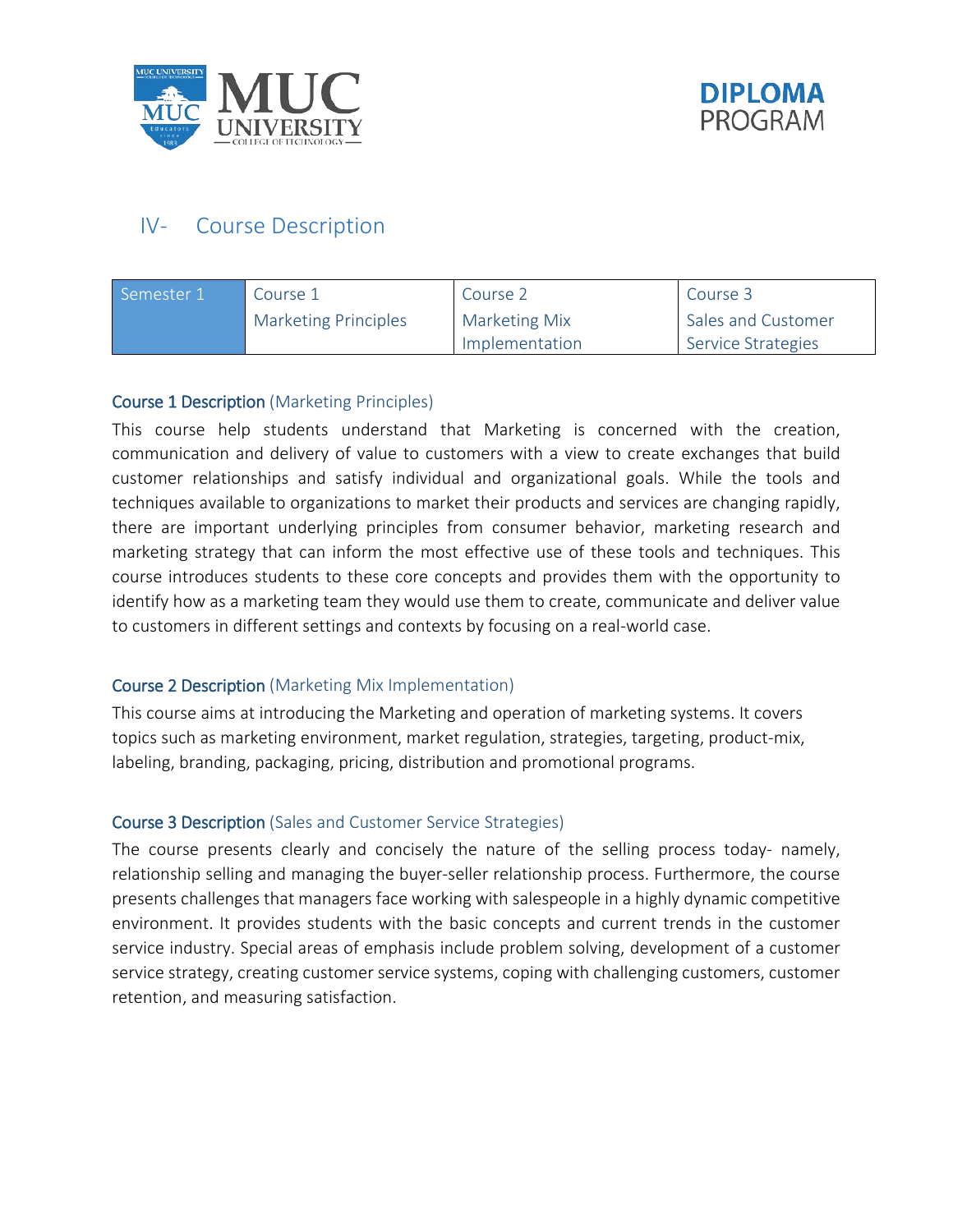



| Semester 2 | Course 1          | Course 2              | Course 3                      |
|------------|-------------------|-----------------------|-------------------------------|
|            | Social Media for  | Customer Relationship | <b>Advertising Techniques</b> |
|            | <b>Business I</b> | Management            |                               |
|            |                   |                       |                               |

#### Course 1 Description (Social Media for Business I)

This course provides an introduction to social media marketing (SMM). It shows students how to construct social media strategies that achieve desired marketing goals. These marketing goals shape the development of tailored social media strategies. Special attention is given to the most effective techniques for identifying targeted marketing on the social web, with emphasis on the creation of personas that represent the critical online market segments for a company. Students will discover how to put these well-defined personas to work in selecting the optimal social media platforms for reaching an organization's marketing goals. They will be taught the rules of engagement and social media ethics for behaving properly as marketers on the social web. The student will be able to create a comprehensive social media marketing plan, with detailed explanations and illustrations from a real world plan.

#### Course 2 Description (Customer Relationship Management)

Customer service is a critical area in many enterprises as it can make or break day-to-day business transactions. Topics include: What is Customer Service, Challenges of Customer Service, Role of Problem Solving in Customer Service, Strategy & Formulating a Plan for Success, Empowerment, Communications in Customer Service, Motivation, Customer Retention & Measurement of Satisfaction, and Delivering Customer Service to the Changing Marketplace.

#### Course 3 Description (Advertising Strategies)

This course focuses on Advertising, the element of the Marketing mix that positions brands, builds brand awareness, creates and changes consumer perceptions, and can generate trial and stimulate sales. Students will learn how Advertising fits within the overall Marketing strategy. This course explores fundamentals of advertising including Client and Agency relationships and organizational structure, targeting consumers, understanding consumer needs and motivations, identifying key consumer insights and benefits, setting advertising objectives, developing relevant messages and creative development, production, media planning, managing budgets and timelines, and measuring the effectiveness of advertising campaigns.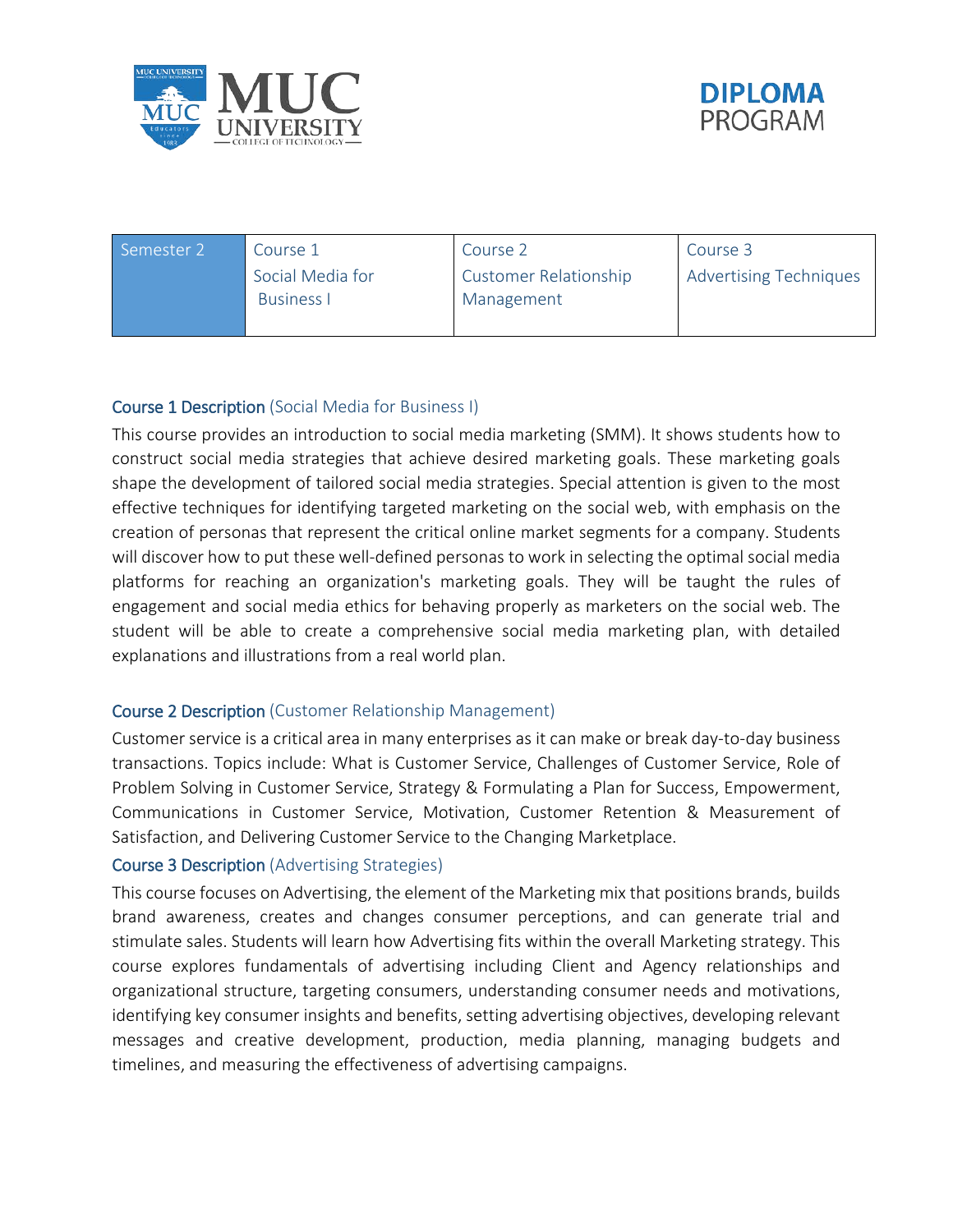



| Semester 3 | Course 1       | Course 2          | Course 3           | Course 4     |
|------------|----------------|-------------------|--------------------|--------------|
|            | Web Design and | E commerce        | Social Media for   | <b>Brand</b> |
|            | Development    | <b>Strategies</b> | <b>Business II</b> | Registration |
|            |                |                   |                    | and Legal    |
|            |                |                   |                    | measures     |

#### Course 1 Description (Web Design and Development)

This course will provide a basic understanding of the methods and techniques of developing a simple to moderately complex web site. Using the current standard web page language, students will be instructed on creating and maintaining a simple web site. Topics include: Basics of Web Design, Design Principles, Page Layout Navigation, Managing Content, Color and Graphics, Credibility, Site Management, and Final Steps & Extras.

#### Course 2 Description (E commerce Strategies)

This course focuses on principles of e-commerce from a business perspective, providing an overview of business and technology topics, business models, virtual value chains and social innovation and marketing strategies. In addition, some of the major issues associated with ecommerce—security, privacy, intellectual property rights, authentication, encryption, acceptable use policies, and legal liabilities—will be explored. Students will build their own web presence and market it using an online platform.

#### Course 3 Description (Social Media for Business II)

This course introduces students to Search Engine Optimization and to Google Adwords. Students will learn the theory behind Google search and other search engine algorithms; they will also build practical, real-world skills that they can apply to a career in digital marketing or online content development, including on-page and off-page optimization, optimizing for local and international audiences, conducting search-focused website audits, and aligning SEO with overall business strategies. Moreover, this course provides students with the best practices to promote their profile or their brand on LinkedIn, YouTube, Twitter, and TikTok. It helps students create a presence of their business, to attract and engage new followers, and to promote its products or services.

#### Course 4 Description (Brand Registration and Legal measures)

Explore the trademark law and brand registration as well as understand the registration process to protect your identity. Identify the different types of trademarks, including names, designs, logos, and trade dress … We will also discuss strategies for strengthening descriptive marks, and lay out the steps for filing for federal trademark protection.